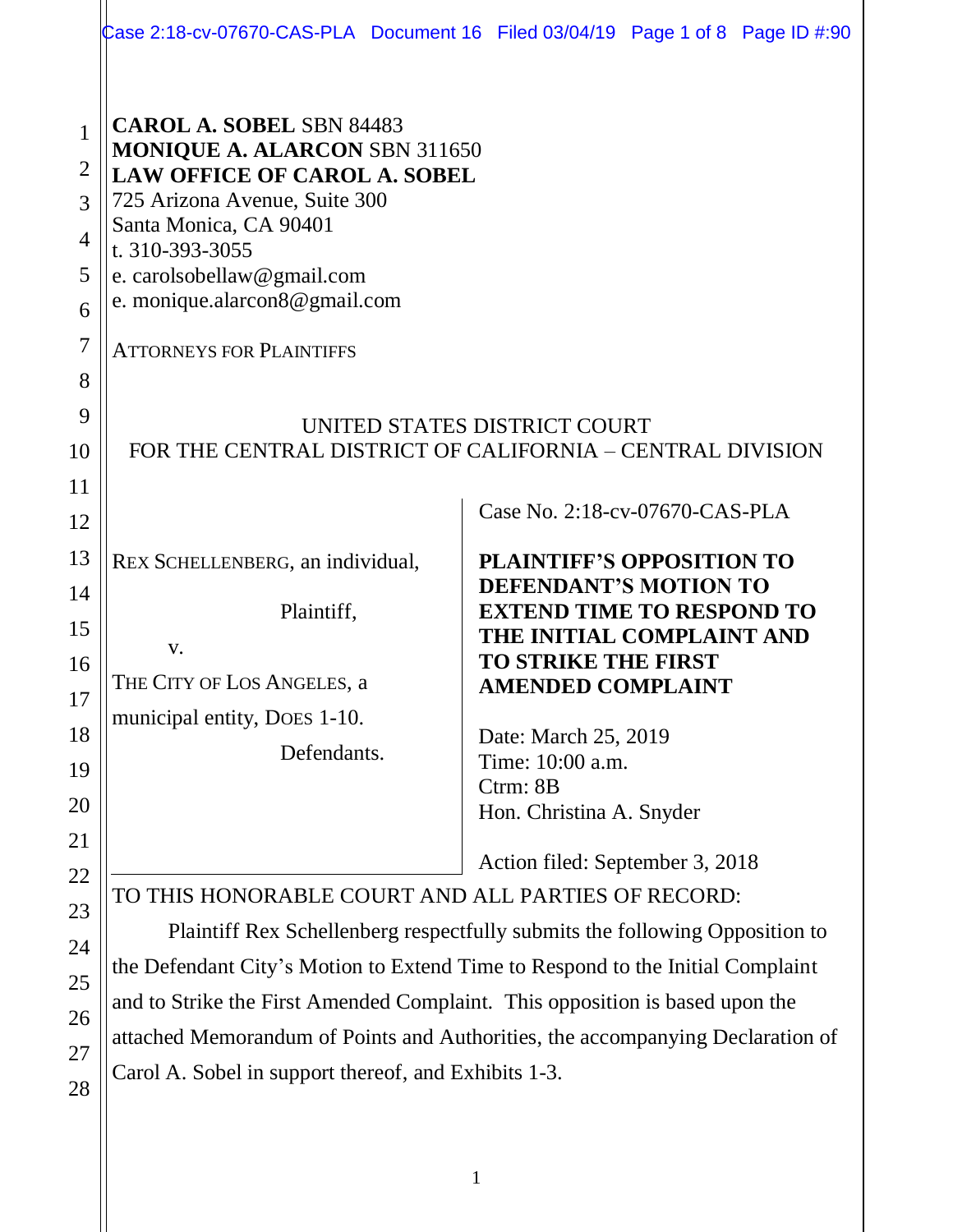# 2 3

4

1

# **MEMORANDUM OF POINTS AND AUTHORITIES I. INTRODUCTION**

The Defendant City of Los Angeles was served in this action on November 29, 2018, more than three months ago. Thereafter, the City requested, and Plaintiff agreed to, two extensions to respond to the Complaint, the first of which was purportedly to provide the City time to investigate the allegations, as set forth by the City in the initial stipulation for an additional 30 days to respond to the Complaint. (Dkt. 12). This assertion was made despite the fact that Plaintiff filed a claim pursuant to California Government Code § 810, *et seq.* in mid-January 2018 and waited the full six months after the claim was denied in March 2018 to file this action. In short, the City had almost a full year to investigate Plaintiff's claim even before the City requested the initial Rule 15 extension to respond.

Now, the City of Los Angeles brings a motion to strike the First Amended Complaint (FAC), claiming that the parties are in a procedural quagmire. There is no procedural quagmire here other than City's erroneous application of Federal Rule of Civil Procedure 15 to try and buy even more time to respond to the Complaint on its merits.

The Ninth Circuit has long underscored that the Federal Rules of Civil Procedure are meant to promote judicial efficiency and a determination of the controversy on its merits. Fed. R. Civ. P. 1; *U.S. for Use of Atkins v. Reiten*, 313 F.2d 673, 675 (9th Cir. 1963). To give credence to Defendant's argument in this instance would be "to insist upon an empty formalism," and would not serve the cause of judicial efficiency. *Id.*

# **II. SUMMARY OF PROCEEDINGS**

Plaintiff, an elderly disabled homeless individual living on the streets of Los Angeles, has had his property seized and summarily destroyed repeatedly over the last two years. On September 3, 2018, Plaintiff filed the instant action, alleging violations of his civil rights based on a July 14, 2017 property seizure. On November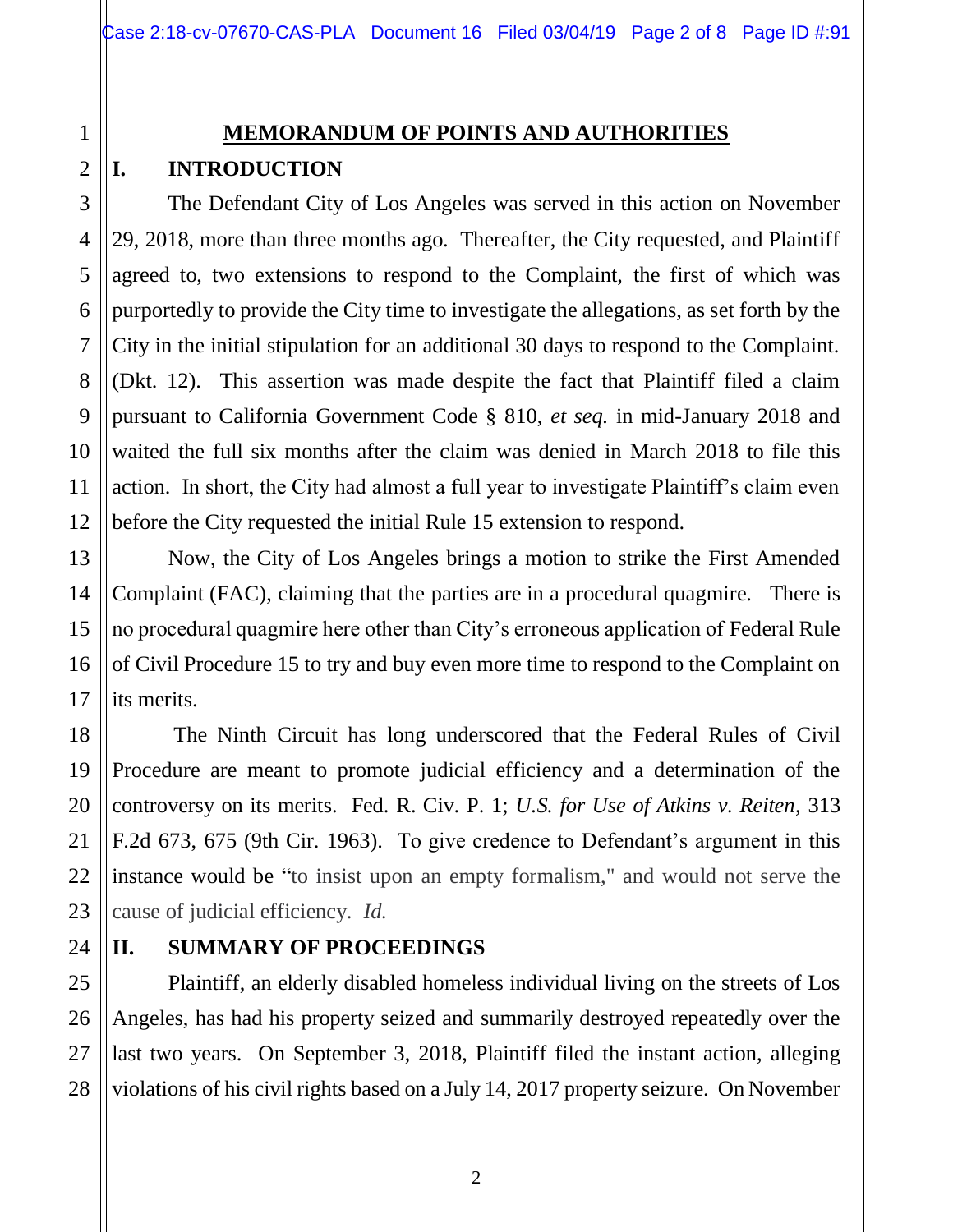7, 2018, in compliance with Cal. Gov. Code § 810 *et seq*., Plaintiff submitted a government claim for four additional incidents that occurred both shortly before and after the filing this action. Decl. of Sobel, Exhibit 1.

When Assistant City Attorney Gabriel Dermer contacted Plaintiff's counsel to request an initial extension to respond to the Complaint, Plaintiff's counsel agreed, advised the City Attorney of Plaintiff's additional tort claim and emailed a courtesy copy of it to Mr. Dermer. In a responsive email, he acknowledged receipt of the tort claim. Decl. of Sobel ¶ 3, Exhibit 3.

On January 15, 2019, Mr. Dermer requested additional time to respond to the Complaint. (Dkt. 14-2, Decl. of Dermer ¶ 2, Exhibit 1). Plaintiff's counsel advised that Plaintiff would file an amended complaint, which would automatically allow the City additional time to respond. *See* Fed. R. Civ. Pro. 15(a)(3).

Plaintiff filed an amended Complaint to include factual allegations of the four additional property seizures. (Dkt. 13). There were no new parties and no new causes of action in the amended complaint. After Plaintiff filed the FAC, the City Attorney's Office reassigned this matter to Deputy City Attorneys Arlene Hoang and Ruth Kwon. (Deft. Motion at 4). Now, the City Attorney's office contends that Plaintiff's filing of the FAC creates a procedural issue that requires the Court's intervention. 1 Defendant's argument is without merit and contrary to both the letter and the spirit of the federal rules.

Plaintiff did not seek leave of court to file the FAC because he could amend as a matter of course under Rule  $15(a)(1)$  and the amendment was made with the City's knowledge.

÷

1

<sup>&</sup>lt;sup>1</sup> In one meet-and-confer telephone call, Defendant's counsel asserted that Plaintiff filed an amended complaint, rather than a supplemental complaint, to circumvent the need to pay an additional \$400 filing fee. Plaintiff's counsel explained that in federal court, unlike state court, there was no such fee required. Plaintiff's counsel also pointed out that the plaintiff in this instance is indigent and could easily be exempted from any filing fee. Decl. of Sobel ¶ 4.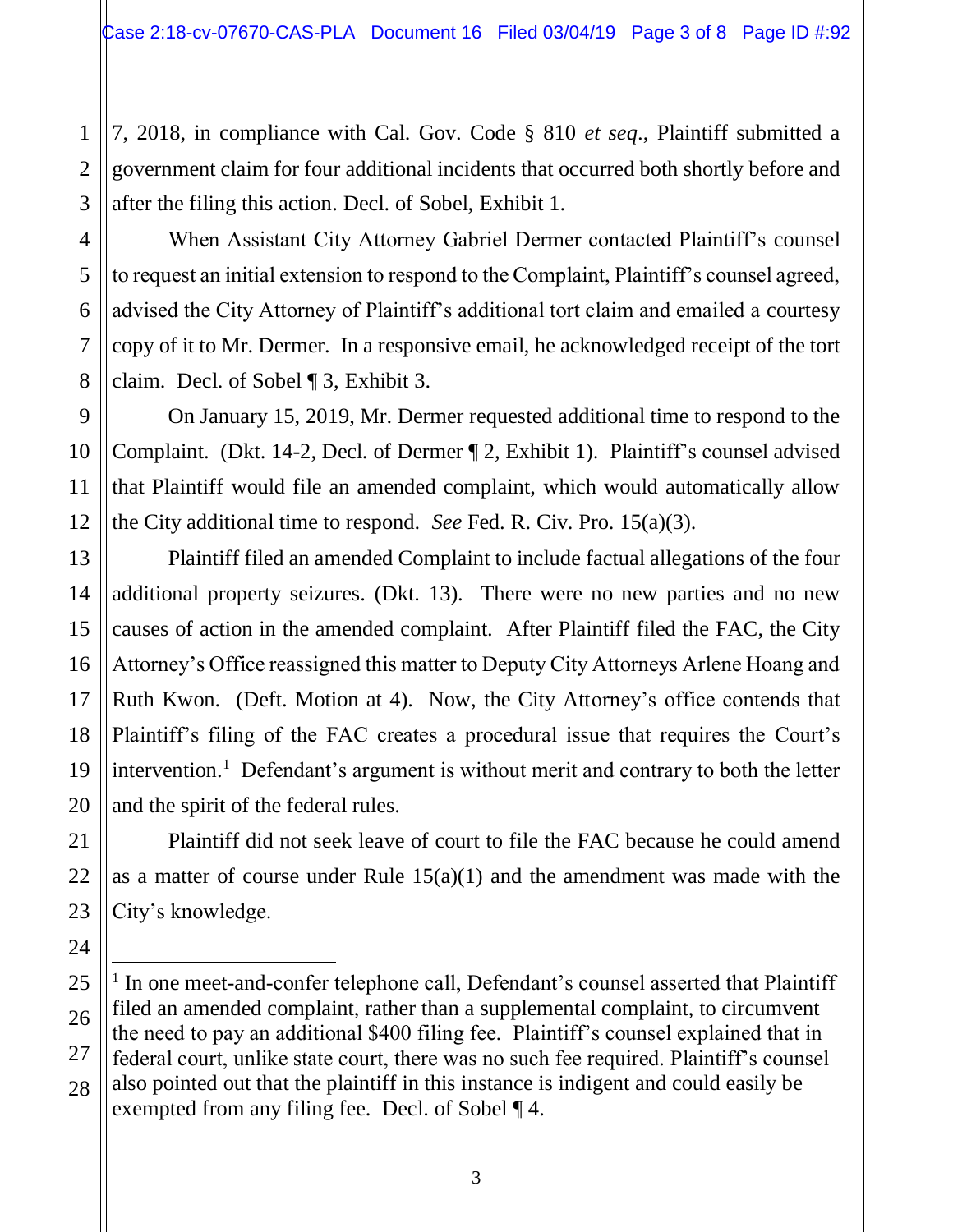### **III. ARGUMENT**

# **A. Plaintiff Fully Complied with Federal Rule of Civil Procedure 15**

Federal Rules of Civil Procedure 15(a) provides that a Plaintiff may amend his Complaint without leave of Court within 21 day of service on the opposing party. Implicitly, the 21-day threshold is tied to the initial time period for the Defendant to respond to the Complaint after service of the Summons. Within 21 days after the Defendant responds to the Complaint, the Plaintiff may amend without leave of Court. *Id.* The rule anticipates that the Defendant will file a responsive pleading within 21 days of service.

In this instance, Defendant advances the unsupportable construction of the rule that would allow the City to get repeated extensions, as it has done here, but require Plaintiff to amend after the initial 21 days only with leave of the Court. This cramped application of the rule makes no sense since, if Defendant had filed a response at some time in the last three months, Plaintiff could have filed an amended complaint then without leave of Court.

The Advisory Committee notes regarding the 2009 amendments to Rule 15(a) make this precise point. They explain that, although "the right to amend once as a matter of course terminates 21 days after service of a motion under Rule 12(b), (e), or (f)," the amendments to the Rule mean that "the right to amend once as a matter of course is no longer terminated by service of a responsive pleading" and the Plaintiff may amend within 21 days of the filing of a responsive pleading, as well. Because there is no responsive pleading to date, Plaintiff did not need to seek leave of the Court to file his amended complaint.

## **B. The Defendant City is Improperly Elevating "Form Over Substance" Contrary to the Purpose of the Rules**

The City cites *Cabrera v. City of Huntington Park*, 159 F.3d 374, 382 (9th Cir. 1998) and *Connectu LLC v. Zuckerberg*, 522 F.3d 82, 90 (1st Cir. 2008) in support of its motion. Both *Cabrera* and *Connectu*, however, support Plaintiff's position that seeking leave to file both an amended and a separate supplemental

1

2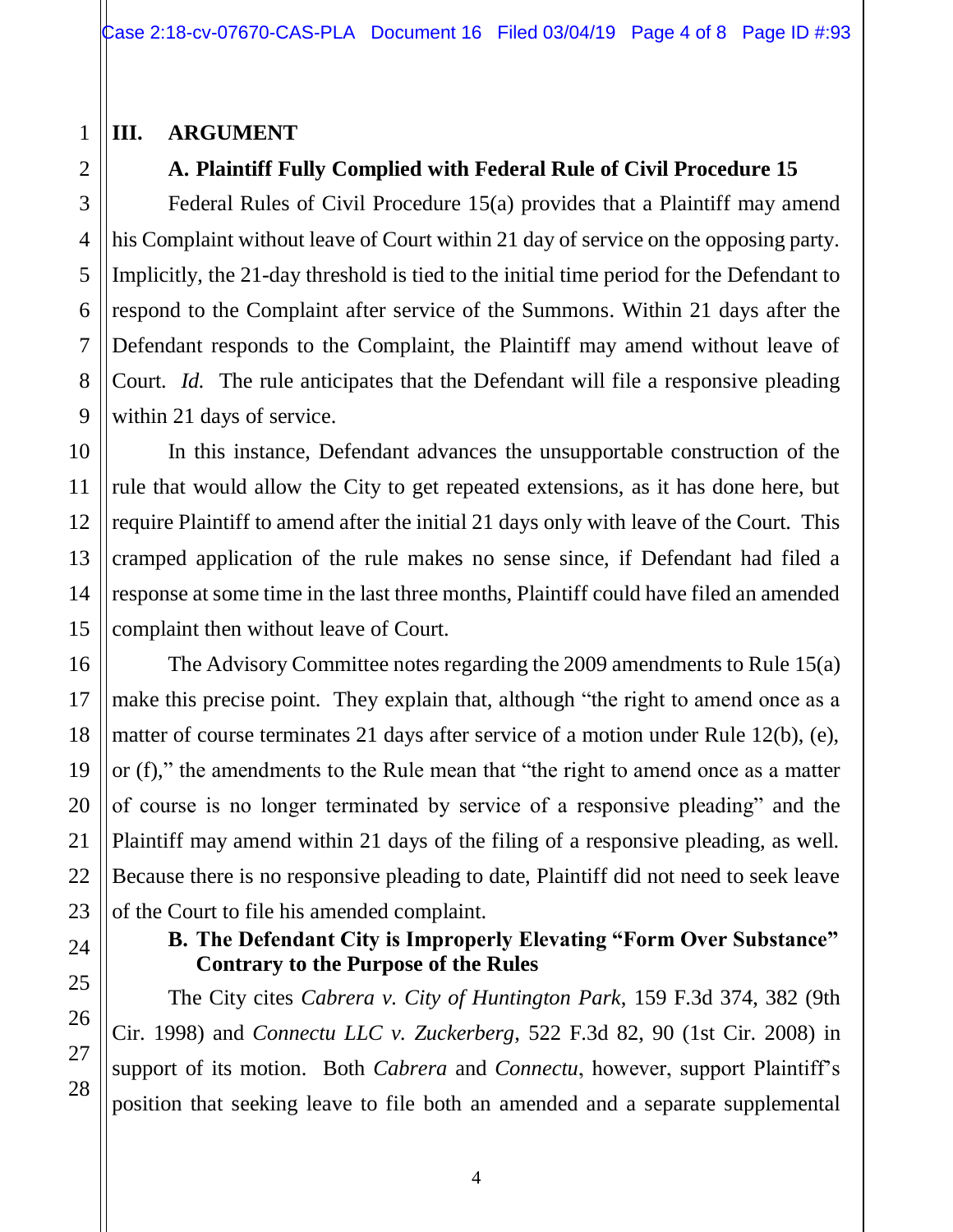1 complaint is not necessary in this instance.

In *Cabrera*, the Ninth Circuit determined that, although the plaintiff filed an "amended" complaint instead of a "supplemental" complaint to include a malicious prosecution claim that accrued after the initial complaint was filed, the characterization of the pleading was immaterial. *Cabrera*, 159 F.3d at 382. As the court emphasized, Rule 15(d) should be read "to minimize technical obstacles to a determination of the controversy on its merits." *Id*. (citing *Reiten*, 313 F.2d at 674). "The [Rules] were designed, and should be interpreted and applied, to avoid such a technicality." *Id*. Accordingly, the Ninth Circuit found that the amended complaint was proper and timely and reversed the lower court. *Id*.

*Connectu*, with similar facts, further supports Plaintiff's position. There, Connectu filed suit in federal court based on diversity jurisdiction. 552 F.3d at 86. Shortly after, and before any responsive pleading was filed, Connectu registered a copyright. *Id.* Connectu amended the complaint as a matter of course, asserted a copyright infringement claim, and changed the jurisdictional basis from diversity to federal subject matter jurisdiction. *Id.* The defendants moved to dismiss for, *inter alia*, lack of subject matter jurisdiction. *Id*. Although the Court found that defendants waived the argument that Plaintiff should have filed a supplemental complaint rather than an amended complaint, the Court nonetheless noted that the "[t]he difference is modest." *Id* at 90.

In both *Cabrera* and *Connectu*, the Plaintiffs incorporated a wholly new and independent cause of action based on facts occurring after the filing of the initial complaint. In both instances, the Court rejected the defendant's argument that it should have been a supplemental complaint rather than an amended complaint. As the Court in *Connectu* concluded, "the question of which label applies is more theoretical than real." *Id*.

Plaintiff amended the initial Complaint as a matter of course. In doing so, he added factual allegations supporting new instances of misconduct, but with the same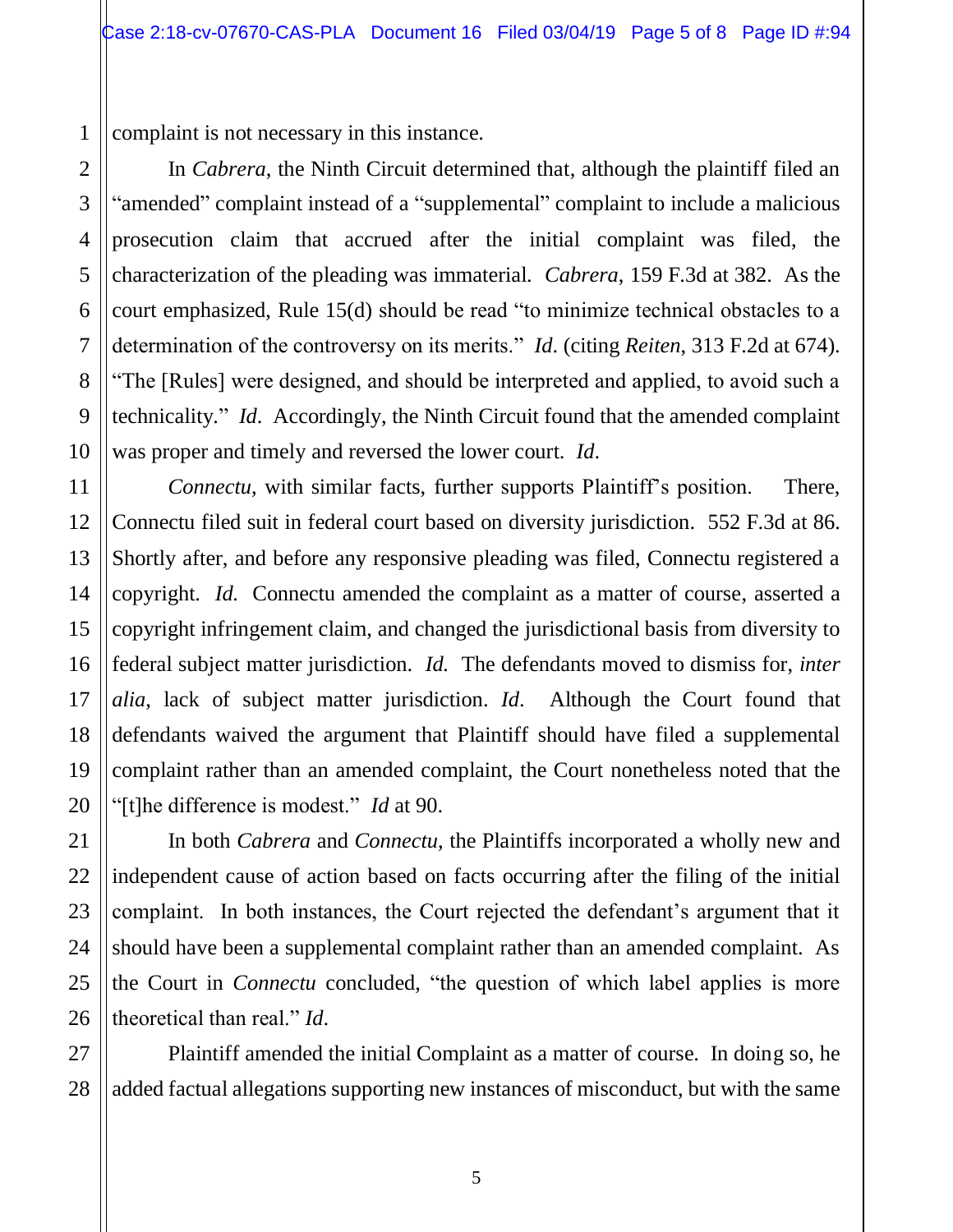parties and the claims for relief. Requiring Plaintiff to seek leave of Court to file a separate pleading entitled "supplemental" defeats the Rules' purpose in promoting judicial efficiency at the expense of "an arcane bit of nomenclature." *Id.*

#### **C. Plaintiff has Complied with the Government Claims Act**

The City claims that Plaintiff is attempting to circumvent the Government Claims Act by amending the complaint to allege new claims that are fully exhausted.<sup>2</sup> To support this assertion, Apparently, Defendant construes the law to mean that, if an injured party files a new government claim for events occurring after the initial claim, once that additional government claim is exhausted, Plaintiff may not then amend the existing Complaint to add these additional claims for damages but must, instead, file a new lawsuit. In support of this contention, Defendant cites only *City of Stockton v. Superior Court (Civic Partners Stockton)*, 42 Cal. 4th 730, 746 (2007).

*City of Stockton* is inapposite. There, the plaintiff filed no tort claim and was not aware that he needed to do so. Failing to provide a pre-filing notice and exhaust his administrative remedies on his state law claims, the plaintiff argued that "the filing of a lawsuit … obligat[ed] the public entity to notify the plaintiff of the necessity to present a proper claim if the entity is to preserve its defense under the claims statutes." *Id*. The court rejected this argument, finding that it was in direct contradiction with the Government Claims Act requirement that claims be presented *before* suit is filed. *Id*. Here, Plaintiff complied fully with the state statutory requirements before filing this lawsuit and, similarly, before amending to add claims for events occurring after the initial unlawful seizure of his property.

Plaintiff presented a second timely government claim for four additional seizures and destruction of his property. On November 21, 2018, the City sent a

ı

<sup>&</sup>lt;sup>2</sup> This argument only applies to Plaintiff's state law claims as the City may not impose an exhaustion requirement on Plaintiff's federal civil rights claims. *Monroe v. Pape*, 305 U.S. 167 (1971); *Patsy v. Board of Regents*, 457 U.S. 496 (1982),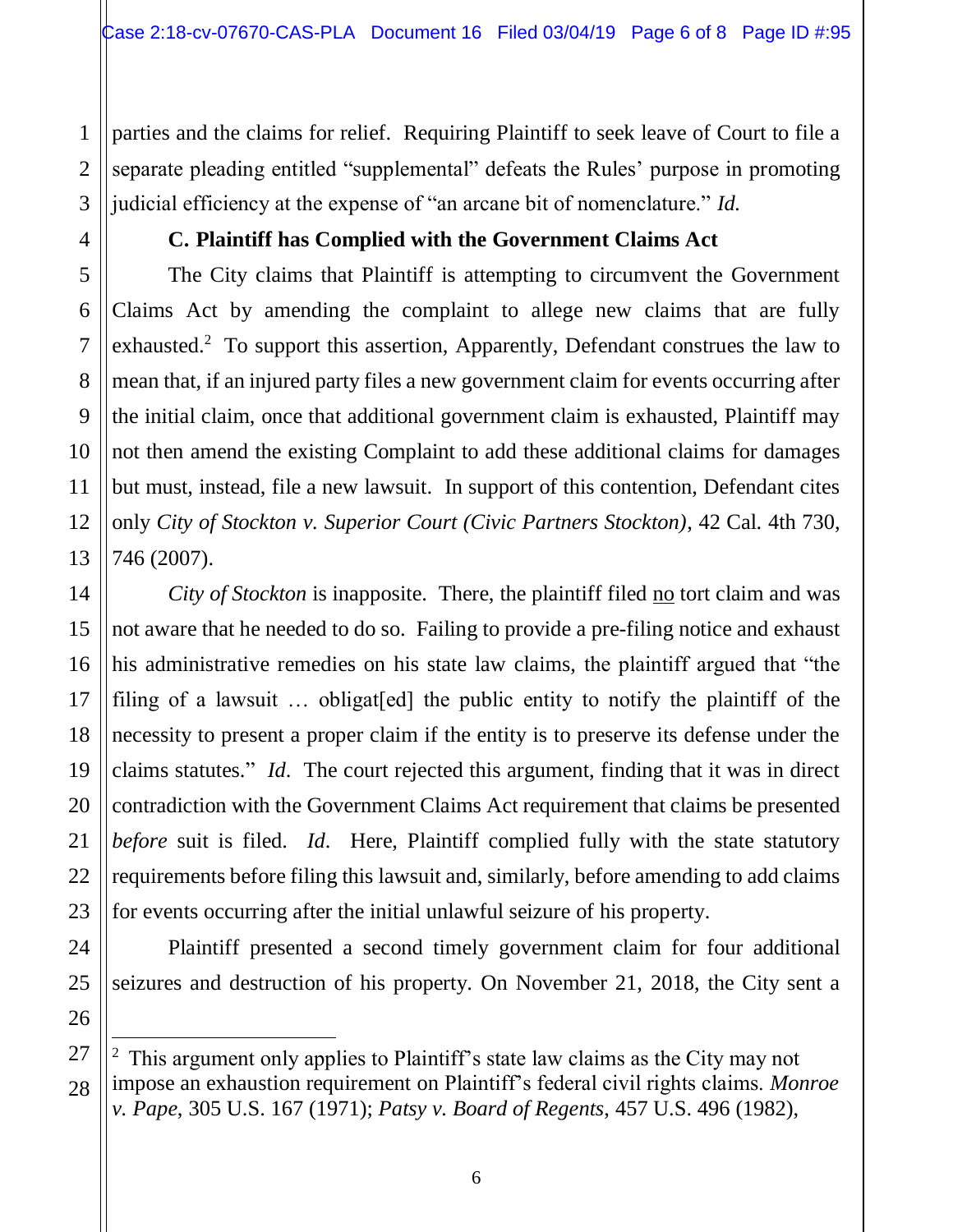letter to Plaintiff's counsel, acknowledging receipt and assigning a claim number. Decl. of Sobel, Exhibit 2. No further communication was sent on this claim and it was denied by operation of law. Cal. Gov. Code § 912.4; *see also* Deft. Motion at 5. Only after he exhausted the administrative requirements for his second tort claim did Plaintiff place them before the Court in his FAC. Nothing in the statutory scheme or case law prohibits Plaintiff from amending existing litigation to add state law claims for relief that are properly exhausted.

The Defendant City has no basis to complain here. The City had ample opportunity to investigate these claims but did not do so, as the City apparently did not investigate Mr. Schellenberg's initial government claim, either.

It bears emphasis that the plaintiff in *City of Stockton* never filed a government claim and, instead, tried to shift responsibility to the government to notify him of this deficiency if the government intended to assert failure to exhaust administrative remedies as an affirmative defense. This argument directly contradicts the express statutory requirements of the Government Claims Act. In other circumstances, Courts have found compliance with the Claims Act even where plaintiffs filed an action prematurely. *State of California v. Superior Court (Bodde)*, 32 Cal. 4th 1234, 1243-44 (2004). The California Supreme Court in *Bodde* cited various cases involving premature filing of a complaint where the plaintiff submitted a timely claim. *Id.* The Court explained that in those cases, the courts correctly refused to dismiss actions where the plaintiffs submitted a timely claim but prematurely filed a complaint. *Id.* "[B]y filing the claim and prematurely filing the complaint, [the plaintiffs] had satisfied the purpose behind the requirement – to give the entity the opportunity to investigate and settle the claim before suit was brought. *Id*. at 1244.

Federal courts rely on *Bodde* and its "substantial compliance" reasoning in similar situations. *See e.g. Ramos v. Marcisz*, 2008 WL 257292 (S.D. Cal. 2008) (finding that where the plaintiff filed an action in federal court on the same day she filed a petition for relief from the Claims Act requirement in state court, she had

1